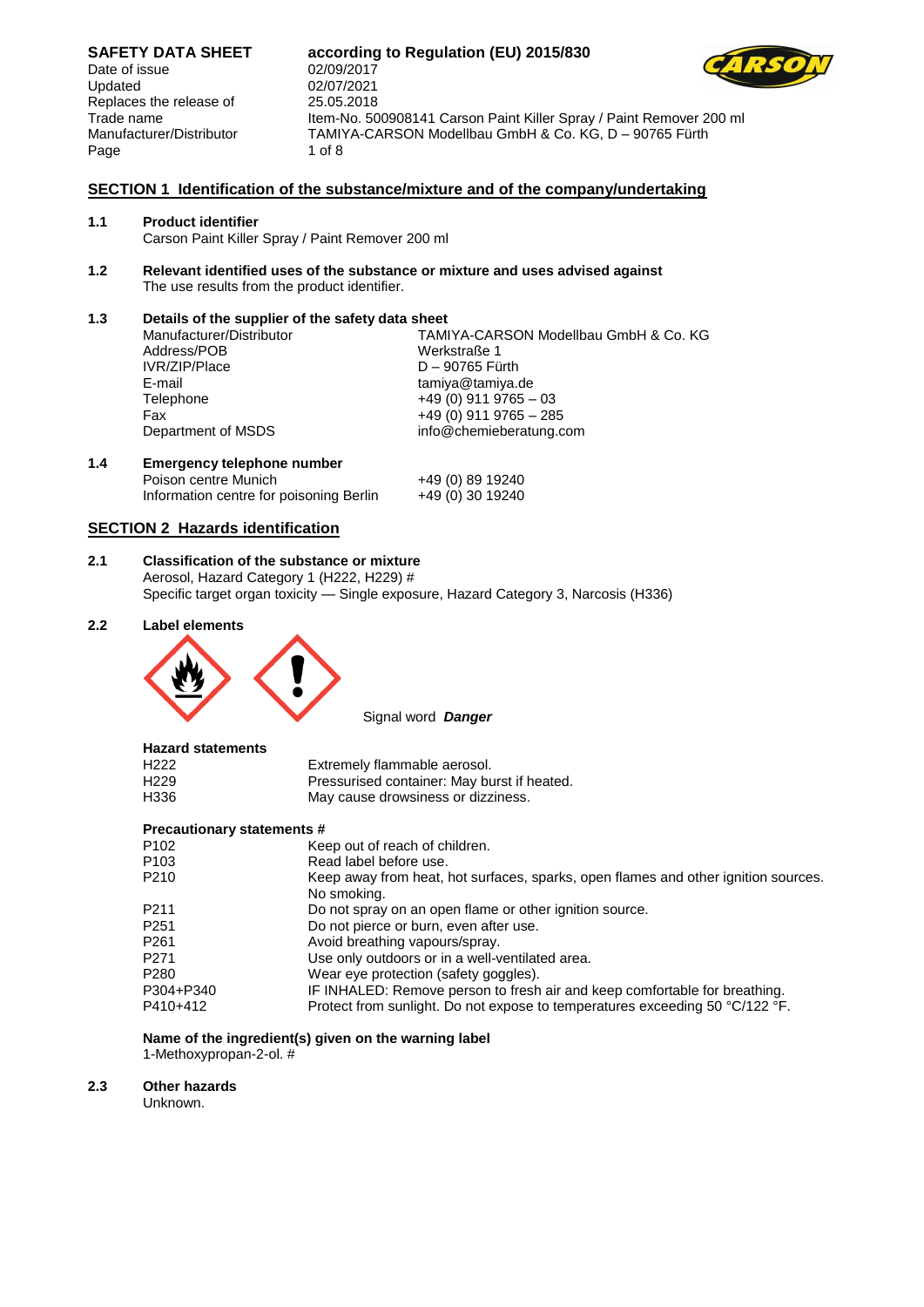**SAFETY DATA SHEET according to Regulation (EU) 2015/830** Date of issue 02/09/2017 Updated 02/07/2021 Replaces the release of 25.05.2018 Trade name Item-No. 500908141 Carson Paint Killer Spray / Paint Remover 200 ml Manufacturer/Distributor TAMIYA-CARSON Modellbau GmbH & Co. KG, D – 90765 Fürth Page 2 of 8 **SECTION 3 Composition/information on ingredients 3.1 Substances** This product is a mixture. **3.2 Mixtures** Aerosols containing solvents. **Hazardous ingredients** 1-Methoxypropan-2-ol EC No 203-539-1 CAS No 107-98-2 Content 70 - 90 %<br>Classification codes Flam. Liq. 3; H226 – STOT SE 3; H336 There are Union exposure limit values for this substance in the workplace (see section 8). Butane EC No 203-448-7 CAS No 106-97-8 Content 10 - 20 % Classification codes Flam. Gas 1; H220 – Press. Gas; H280 Ethyl acetate EC No 205-500-4 CAS No 141-78-6 Content 1 - < 10 % Classification codes Flam. Liq. 2; H225 – Eye Irrit. 2; H319 – STOT SE 3; H336 – EUH066 There are Union exposure limit values for this substance in the workplace (see section 8). Propane EC No 200-827-9 CAS No 74-98-6 Content 1 - 10 % Classification codes Flam. Gas 1; H220 – Press. Gas; H280 Isobutane EC No 200-857-2 CAS No 75-28-5

Classification codes Flam. Gas 1; H220 – Press. Gas; H280 The wording of the classification codes can be found in section 16.

#### **SECTION 4 First aid measures**

Content 1 - 10 %

#### **4.1 Description of first aid measures**

**General advice** Consult a physician. Show the attending physician this safety data sheet.

- **If inhaled** Remove the person to fresh air, in case of indisposition obtain medical advice.
- **Skin contact** In general, the product does not irritate the skin.
- **Eye contact** Spreading the eyelids, rinse thoroughly under running water and consult a doctor.
- **If swallowed** If symptoms persist, consult a doctor.
- **4.2 Most important symptoms and effects, both acute and delayed** No further relevant information available.
- **4.3 Indication of any immediate medical attention and special treatment needed** No further relevant information available.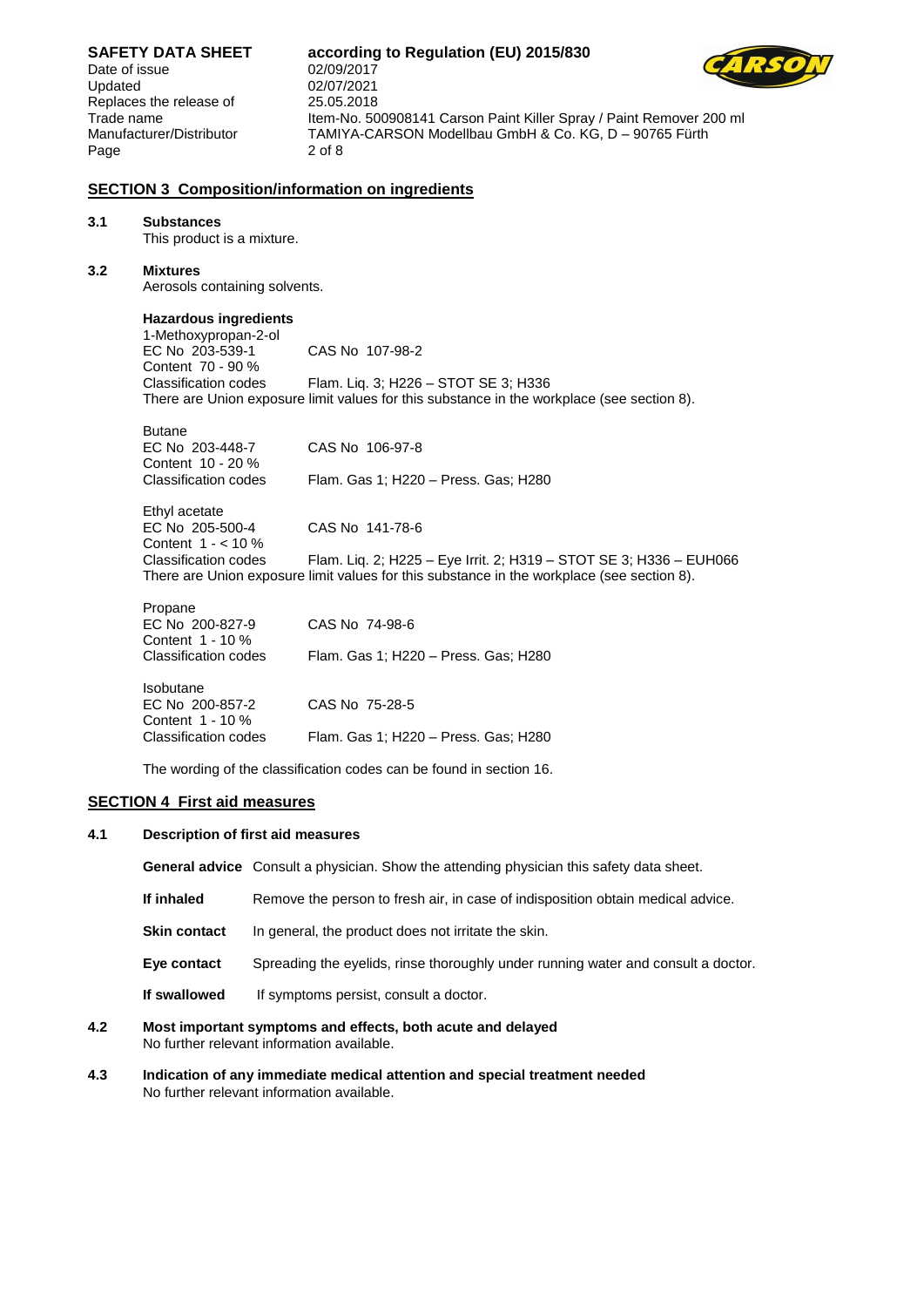Date of issue 02/09/2017 Updated 02/07/2021 Replaces the release of 25.05.2018 Page 3 of 8

### **SAFETY DATA SHEET according to Regulation (EU) 2015/830**



Trade name Item-No. 500908141 Carson Paint Killer Spray / Paint Remover 200 ml Manufacturer/Distributor TAMIYA-CARSON Modellbau GmbH & Co. KG, D – 90765 Fürth

#### **SECTION 5 Firefighting measures**

#### **5.1 Extinguishing media**

#### **Suitable extinguishing media**

CO2, solid extinguishing powder or water spray. Fight larger fires with water spray or alcohol-resistant foam.

### **Unsuitable extinguishing media**

Full water jet.

**5.2 Special hazards arising from the substance or mixture** No further relevant information available.

#### **5.3 Advice for firefighters**

No further relevant information available. Collect contaminated extinguishing water separately; it must not enter the sewage system.

#### **SECTION 6 Accidental release measures**

**6.1 Personal precautions, protective equipment and emergency procedures** Use personal protective equipment. Keep away unprotected persons.

#### **6.2 Environmental precautions**

Do not allow product to reach sewage system or any water course.

**6.3 Methods and material for containment and cleaning up** Ensure adequate ventilation.

#### **6.4 Reference to other sections**

Information on safe handling, see section 7. Information on personal protection equipment, see section 8. Information on disposal, see section 13.

#### **SECTION 7 Handling and storage**

**7.1 Precautions for safe handling**

Open and handle the container.

#### **Information on fire protection and explosion control**

Do not spray onto a naked flame or any incandescent material. Keep away from ignition sources – Do not smoke. Take precautionary measures against static discharge. Pressurized container: protect from sunlight and do not expose to temperatures exceeding 50 °C (e.g. electric lights). Do not pierce or burn, even after use.

- **7.2 Conditions for safe storage, including any incompatibilities** Store in a cool place. The official regulations for the storage of aerosol dispensers must be observed.
- **7.3 Specific end uses**

No data available.

#### **SECTION 8 Exposure controls/personal protection**

#### **8.1 Control parameters**

**Component with workplace exposure limits according to (EU) 2017/164**

| Ethyl acetate         |                                   |
|-----------------------|-----------------------------------|
| EC No 205-500-4       | CAS No 141-78-6                   |
| Limit value (8 h)     | 734 mg/m <sup>3</sup> – 200 ppm   |
| Limit value (15 min.) | 1,468 mg/m <sup>3</sup> – 400 ppm |
| Notation              | No notation.                      |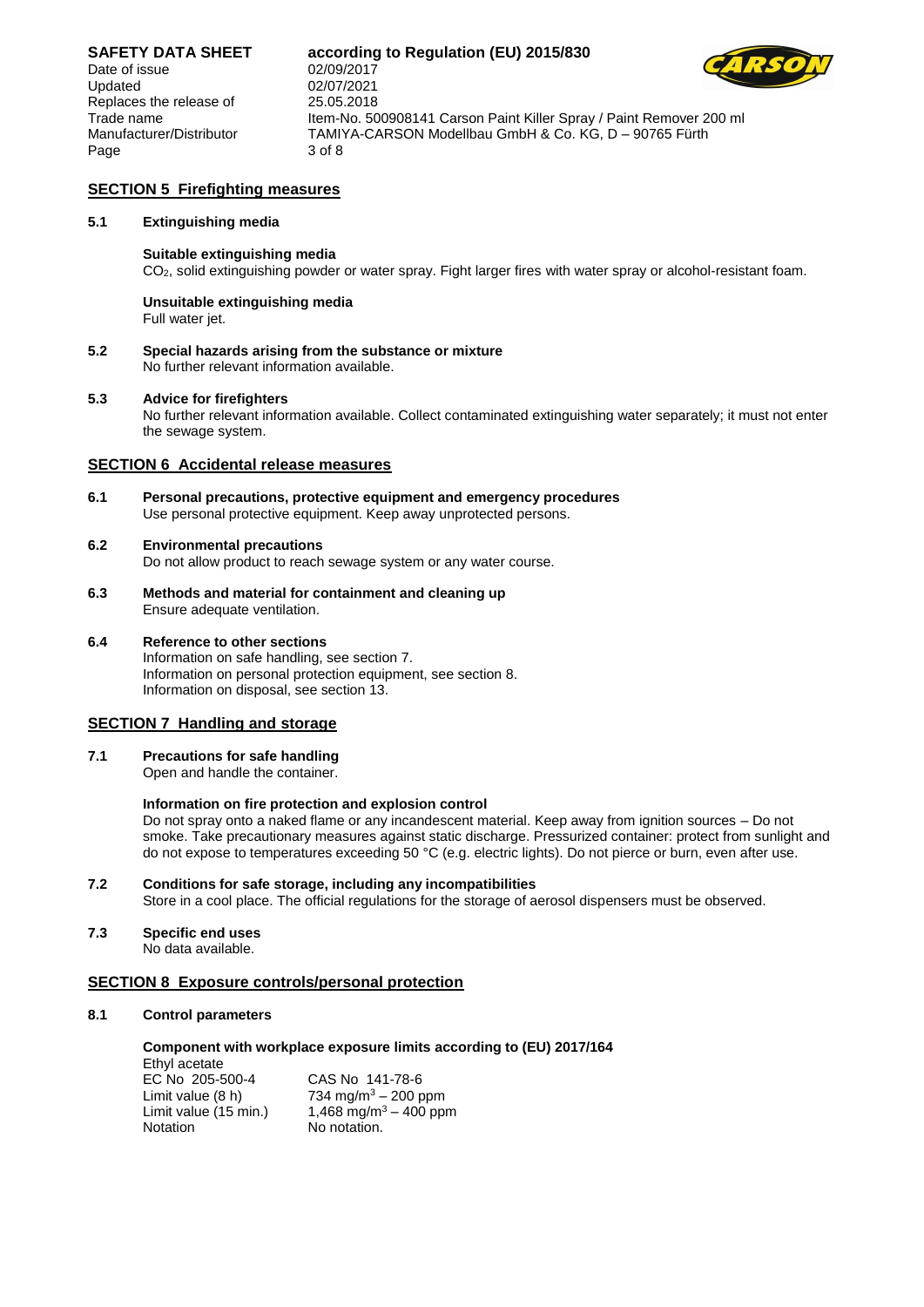**SAFETY DATA SHEET according to Regulation (EU) 2015/830** Date of issue 02/09/2017 Updated 02/07/2021 Replaces the release of 25.05.2018 Trade name Item-No. 500908141 Carson Paint Killer Spray / Paint Remover 200 ml Manufacturer/Distributor TAMIYA-CARSON Modellbau GmbH & Co. KG, D – 90765 Fürth Page 4 of 8 **Component with workplace exposure limits according to 2000/39/EC** 1-Methoxypropan-2-ol EC No 203-539-1 CAS No 107-98-2<br>
Limit value (8 h) 375 mg/m<sup>3</sup> – 100 p Limit value (8 h)  $375 \text{ mg/m}^3 - 100 \text{ ppm}$ <br>Limit value (15 min.)  $568 \text{ mg/m}^3 - 150 \text{ ppm}$  $568 \text{ mg/m}^3 - 150 \text{ ppm}$ Notation Risk of absorption by skin. **Components with workplace exposure limits according to TRGS 900 (Germany)** 1-Methoxypropan-2-ol CAS No 107-98-2  $\rm{AGW} \qquad \qquad 100 \ \rm{m} / \rm{m}^3 \ (\rm{ppm}) - 370 \ \rm{mg} / \rm{m}^3$ Peak limit Factor of exceeding 2(I)<br>Remarks DF DFG, EU, Y Butane EC No 203-448-7 CAS No 106-97-8  ${\rm AGW} \hspace{1cm} 1,000 \; {\rm ml/m^3} \; ({\rm ppm}) - 2,400 \; {\rm mg/m^3}$ Peak limit Factor of exceeding 4(II) Remarks DFG Isobutane EC No 200-857-2 CAS No 75-28-5  $\mathsf{AGW} \qquad \qquad \qquad \mathsf{1,000 \; m}$ l/m $^3$  (ppm)  $-$  2,400 mg/m $^3$ Peak limit Factor of exceeding 4(II) Remarks DFG Propane EC No 200-827-9 CAS No 74-98-6<br>AGW 1,000 ml/m<sup>3</sup> (ppm  $\mathsf{AGW} \hspace{1cm} 1,\0$ 00 ml/m $^3$  (ppm)  $-$  1,800 mg/m $^3$ Peak limit Factor of exceeding 4(II) Remarks DFG Ethyl acetate EC No 205-500-4 CAS No 141-78-6<br>AGW 200 ml/m<sup>3</sup> (ppm) –  $\rm{AGW}$  . The same  $\rm{200~ml/m^3}$  (ppm)  $\rm{-}$  730 mg/m<sup>3</sup> Peak limit Factor of exceeding 2(I) Remarks DFG, EU, Y **Components with workplace exposure limits according to TRGS 903 (Germany)** 1-Methoxypropan-2-ol EC No 203-539-1 CAS No 107-98-2 Parameter 1-methoxypropan-2-ol BGW 15 mg/l Testing material urine Date of sampling end of exposure, resp. end of shift. **8.2 Exposure controls Personal protective equipment**

**General protective and hygienic measures** Wash hands before breaks and at the end of workday.

**Respiratory protection** Not necessary, if room is well-ventilated.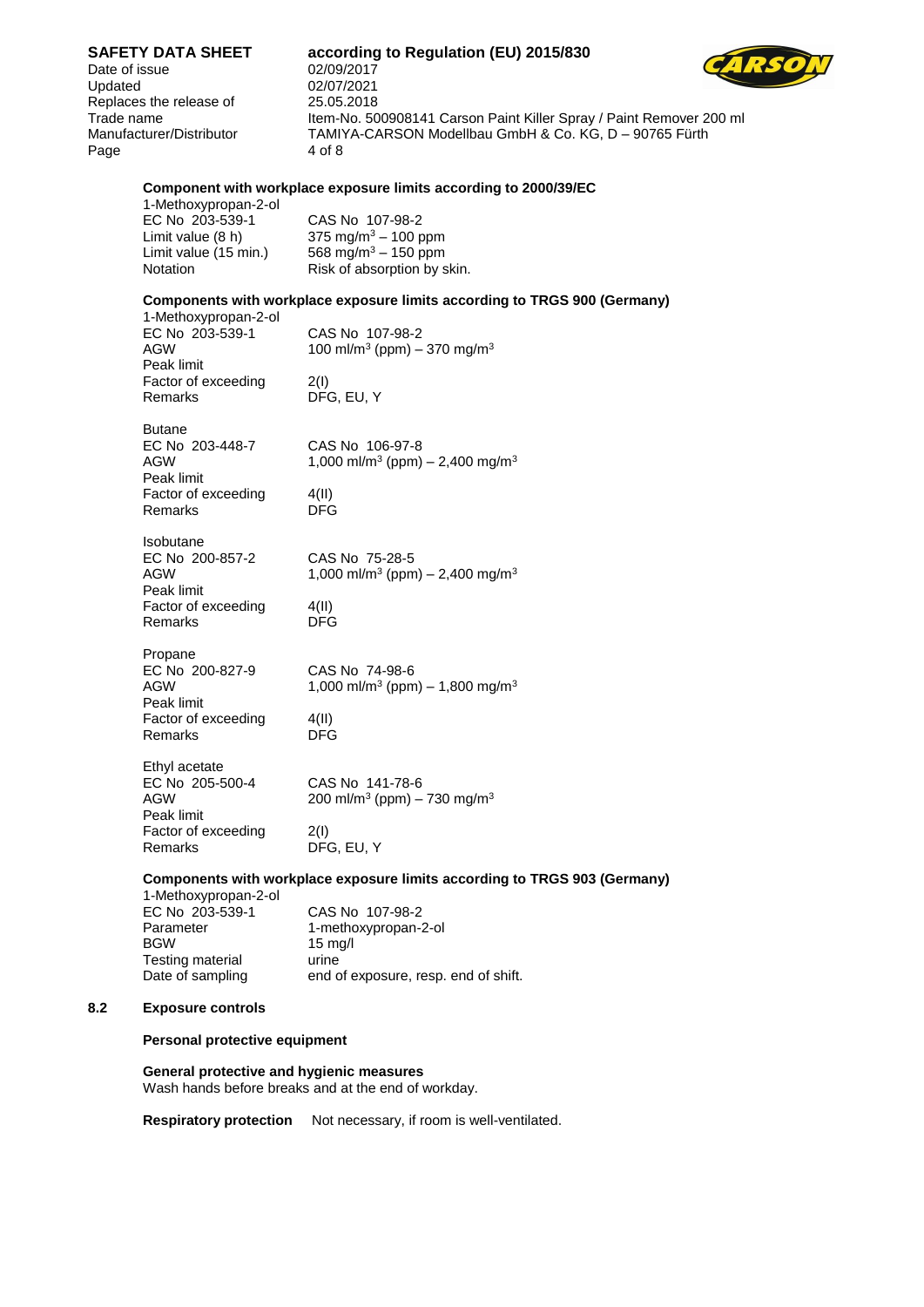| <b>SAFETY DATA SHEET</b><br>Date of issue<br>Updated<br>Replaces the release of<br>Trade name<br>Manufacturer/Distributor<br>Page | according to Regulation (EU) 2015/830<br>02/09/2017<br>02/07/2021<br>25.05.2018<br>Item-No. 500908141 Carson Paint Killer Spray / Paint Remover 200 ml<br>TAMIYA-CARSON Modellbau GmbH & Co. KG, D - 90765 Fürth<br>5 of 8                                                                                                                                                                                                                                                                                                                                                                                                                                                                                                                                                                                                                                                  |
|-----------------------------------------------------------------------------------------------------------------------------------|-----------------------------------------------------------------------------------------------------------------------------------------------------------------------------------------------------------------------------------------------------------------------------------------------------------------------------------------------------------------------------------------------------------------------------------------------------------------------------------------------------------------------------------------------------------------------------------------------------------------------------------------------------------------------------------------------------------------------------------------------------------------------------------------------------------------------------------------------------------------------------|
| <b>Hand protection</b>                                                                                                            | The glove material must be impermeable and resistant to the product.<br>Selection of the glove material on consideration of the penetration times, rates of<br>diffusion and the degradation.<br><b>Material of gloves</b><br>Butyl rubber, recommended thickness of the material: $\geq 0.5$ mm<br>The selection of the suitable gloves does not only depend on the material, but also<br>on further marks of quality and varies from manufacturer to manufacturer. As the<br>product is a mixture of several substances, the resistance of the glove material can<br>not be calculated in advance and has therefore to be checked prior to the application.<br>Penetration time of glove material<br>Value for the permeation: Level $\leq 6$<br>The exact break through time has to be found out by the manufacturer of the<br>protective gloves and has to be observed. |
|                                                                                                                                   |                                                                                                                                                                                                                                                                                                                                                                                                                                                                                                                                                                                                                                                                                                                                                                                                                                                                             |

**Eye protection** Wear tightly closing eye protection.

#### **Control of environmental exposure**

Prevent further leakage or spillage if safe to do so. Do not release the product into drains. Avoid the release into the environment.

#### **SECTION 9 Physical and chemical properties**

#### **9.1 Information on basic physical and chemical properties**

| Appearance<br>Aggregate state aerosol                                                                                                                                        | Colour colourless |             | Odour like solvents                                                                                                                        |
|------------------------------------------------------------------------------------------------------------------------------------------------------------------------------|-------------------|-------------|--------------------------------------------------------------------------------------------------------------------------------------------|
| Melting point/melting range<br>Initial boiling point/boiling range<br>Flash point<br>рH<br>Flammability<br>Ignition temperature<br>Auto flammability<br>Oxidising properties | $(T = 20 °C)$     | - 60<br>270 | Not available.<br>Not applicable, as aerosol.<br>°C<br>Not applicable.<br>Extremely flammable.<br>°C<br>Not applicable.<br>Not applicable. |
| Explosive properties<br><b>Explosion limits</b>                                                                                                                              | lower             | 1.5         | Applies to vapour-air mixtures.<br>% by volume                                                                                             |
|                                                                                                                                                                              | upper             | 8.5         | % by volume                                                                                                                                |
| Density                                                                                                                                                                      | $(T = 20 °C)$     | 0.81        | g/ml                                                                                                                                       |
| Water solubility                                                                                                                                                             | $(T = 20 °C)$     |             | The product is partially soluble.                                                                                                          |
| Vapour pressure                                                                                                                                                              | $(T = 20 °C)$     | 3,600       | hPa                                                                                                                                        |
| Vapour density (air = $1$ )                                                                                                                                                  |                   |             | Not available.                                                                                                                             |
| Partition coefficient (n-octanol/water)                                                                                                                                      |                   |             | Not available.                                                                                                                             |
| Viscosity                                                                                                                                                                    | $(T = 20 °C)$     |             | Not available.                                                                                                                             |
| Separation of solvent                                                                                                                                                        |                   |             | Not applicable.                                                                                                                            |
| Content of solvents                                                                                                                                                          |                   | 100         | $\%$                                                                                                                                       |
| Evaporation rate                                                                                                                                                             |                   |             | Not available.                                                                                                                             |
|                                                                                                                                                                              |                   |             |                                                                                                                                            |

### **9.2 Other information**

No data available.

### **SECTION 10 Stability and reactivity**

- **10.1 Reactivity**
	- No data available.
- **10.2 Chemical stabilit**y This product is stable.
- **10.3 Possibility of hazardous reaction**s No dangerous reactions known.

#### **10.4 Conditions to avoid** Risk of bursting in case of heating about 50 °C.

#### **10.5 Incompatible material**s

No further relevant information available.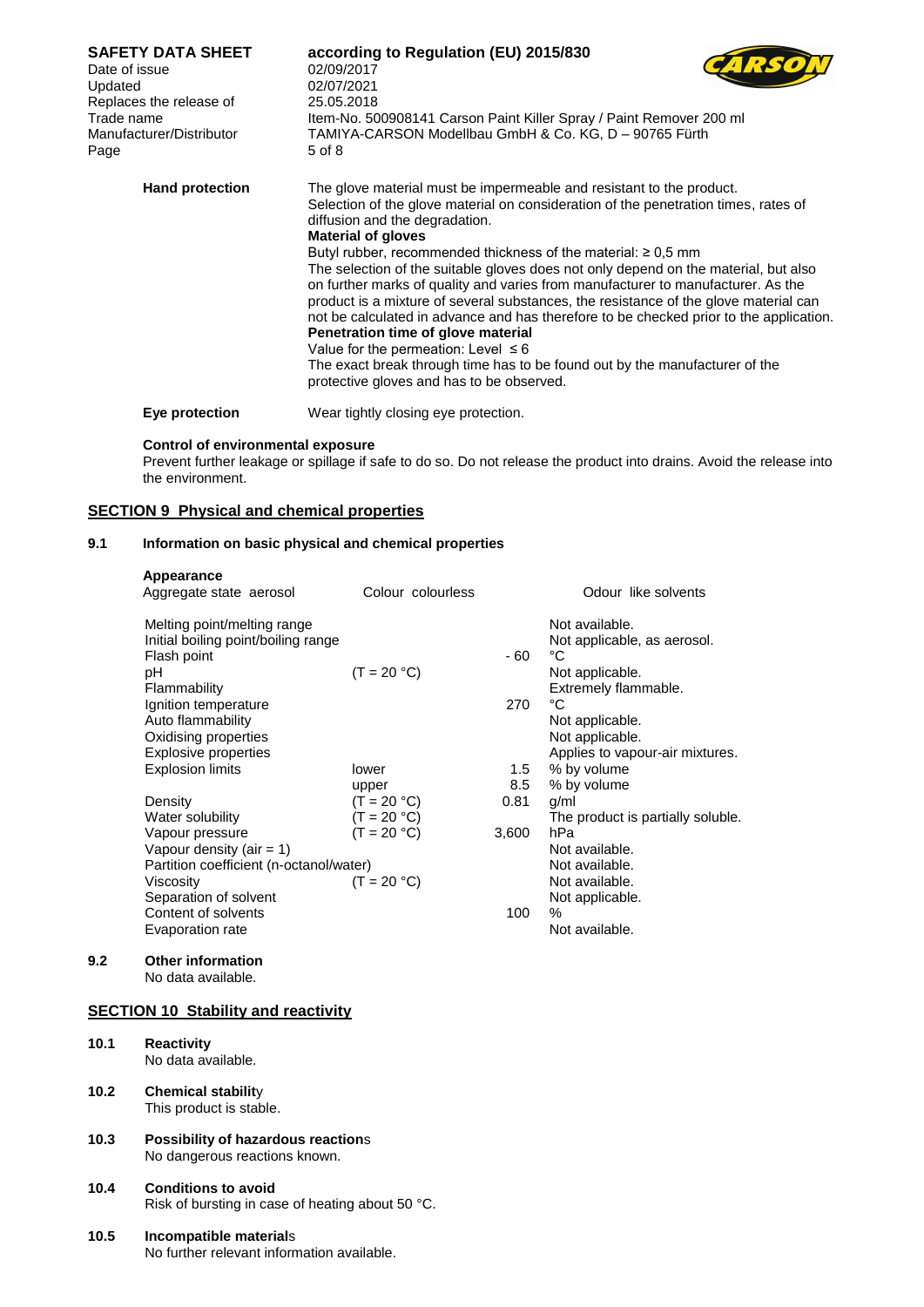Date of issue 02/09/2017 Updated 02/07/2021 Replaces the release of 25.05.2018 Page 6 of 8

### **SAFETY DATA SHEET according to Regulation (EU) 2015/830**

Trade name Item-No. 500908141 Carson Paint Killer Spray / Paint Remover 200 ml Manufacturer/Distributor TAMIYA-CARSON Modellbau GmbH & Co. KG, D - 90765 Fürth

#### **10.6 Hazardous decomposition products** In case of fire only, see section 5.2.

#### **SECTION 11 Toxicological information**

#### **11.1 Information on toxicological effects**

#### **Acute toxicity**

| for ethyl acetate                |                |
|----------------------------------|----------------|
| LD <sub>50</sub> oral (rat)      | 5,620 mg/kg    |
| LD <sub>50</sub> dermal (rabbit) | > 18,000 mg/kg |

for butane #  $LC_{50}$  inhalative (rat) 658 mg/l / 4 h

**Skin corrosion/irritation** No data available.

**Serious eye damage/irritation** No data available.

**Respiratory or skin sensitisation** No data available.

#### **Germ cell mutagenicity** No data available.

**Carcinogenicity** No data available.

### **Reproductive toxicity**

No data available.

#### **STOT-single exposure**

May cause drowsiness or dizziness.

#### **STOT-repeated exposure**

No data available.

### **Aspiration hazard**

No data available.

#### **Additional information**

No data available.

#### **SECTION 12 Ecological information**

#### **12.1 Toxicity** for ethyl acetate # LC<sup>50</sup> fish 328 mg/l / 96 h LC<sub>50</sub> crustaceans 679 mg/l / 48 h EC<sup>50</sup> algae 2,500 mg/l / 96 h

- **12.2 Persistence and degradability** The solvents are readily biodegradable.
- **12.3 Bioaccumulative potential** No data available.

#### **12.4 Mobility in soil** No data available.

#### **12.5 Results of PBT and vPvB assessment** According to the available information, the criteria for classification as PBT or vPvB are not fulfilled.

#### **12.6 Other adverse effects**

Spilling product harms waters by consumption of oxygen and general pollution impact.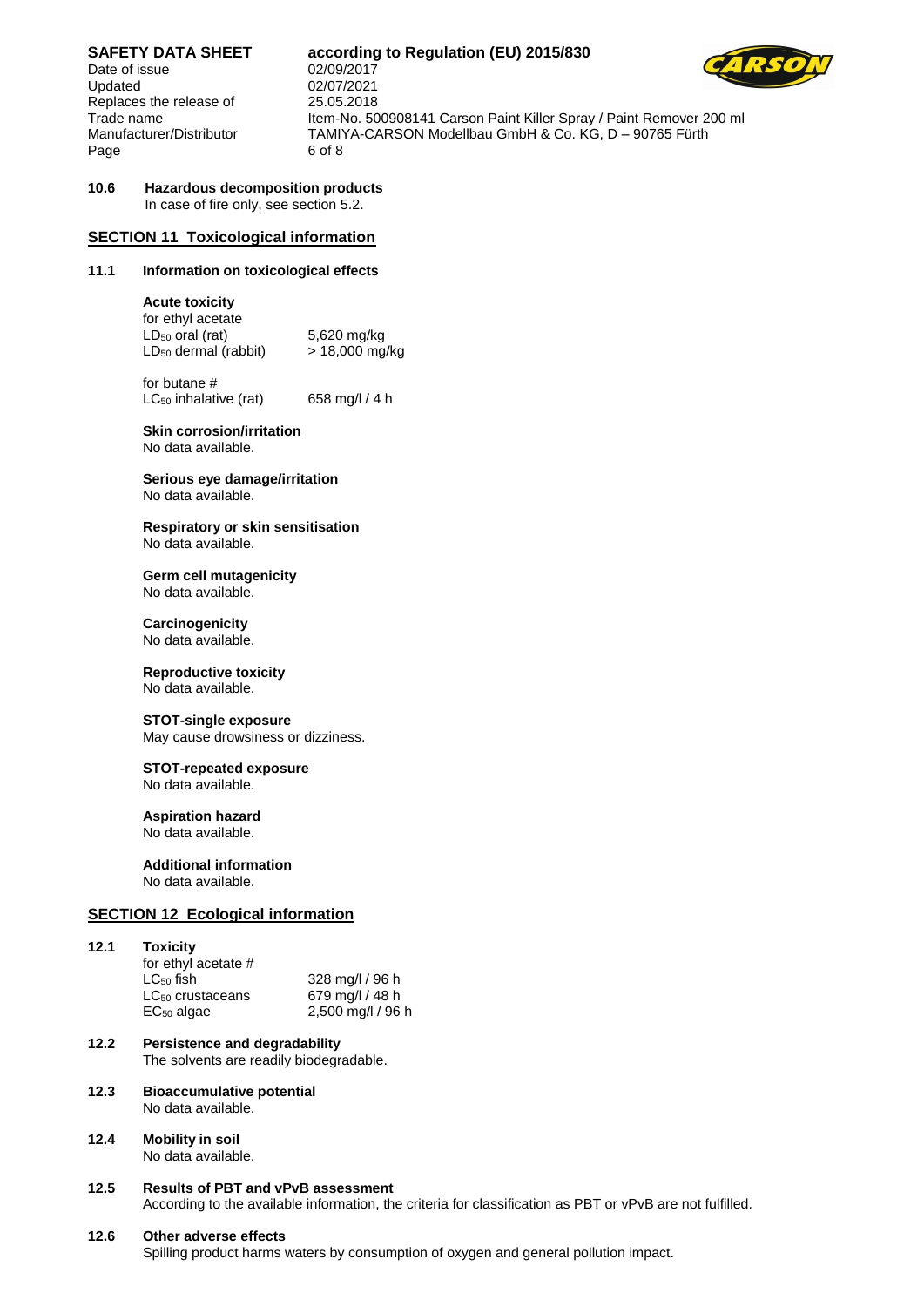**SAFETY DATA SHEET according to Regulation (EU) 2015/830**

Date of issue 02/09/2017 Updated 02/07/2021 Replaces the release of 25.05.2018 Page 7 of 8

Trade name Item-No. 500908141 Carson Paint Killer Spray / Paint Remover 200 ml Manufacturer/Distributor TAMIYA-CARSON Modellbau GmbH & Co. KG, D – 90765 Fürth

#### **SECTION 13 Disposal considerations**

#### **13.1 Waste treatment methods**

Hazardous waste according to the European Waste Catalogue (2008/98/EC). If recycling is not possible, waste must be disposed of in accordance with local regulations. Do not dispose of in the waste water.

## **EU waste codes**

16 05 04\* Gases in pressure containers (including halons) containing dangerous substances. Metallic packaging.

#### **SECTION 14 Transport information**

#### **14.1 UN number**

1950

#### **14.2 Proper shipping name**

**ADR/RID** AEROSOLS

**Tunnel restriction code (road)** (D)

**Limited quantities according to ADR 3.4 #** one litre.

**IMDG** AEROSOLS

**IATA** AEROSOLS, flammable

- **14.3 Transport hazard class(es) ADR/RID** class 2 (5F) Label 2.1<br>**IMDG, IATA** Class 2.1 Label 2.1 **IMDG, IATA**
- **14.4 Packing group** Not applicable.
- **14.5 Environmental hazards** Not applicable.
- **14.6 Special precautions for user** Warning: gases.
- **14.7 Transport in bulk according to Annex II of MARPOL and the IBC Code** Not applicable.

#### **SECTION 15 Regulatory information**

#### **15.1 Safety, health and environmental regulations/legislation specific for the substance or mixture**

#### **Regulations of the EU**

Listed in Annex I to Directive 2012/18/EU on the control of major-accident hazards involving hazardous substances

Observe quantity thresholds for substance group P3a.

Regulation (EU) No 528/2012 concerning the placing of biocidal products on the market Not applicable.

Regulation (EC) No 648/2004 (Regulation concerning detergents) Not applicable.

Directive 1999/13/EC on the limitation of emissions of volatile organic compounds May be applicable.